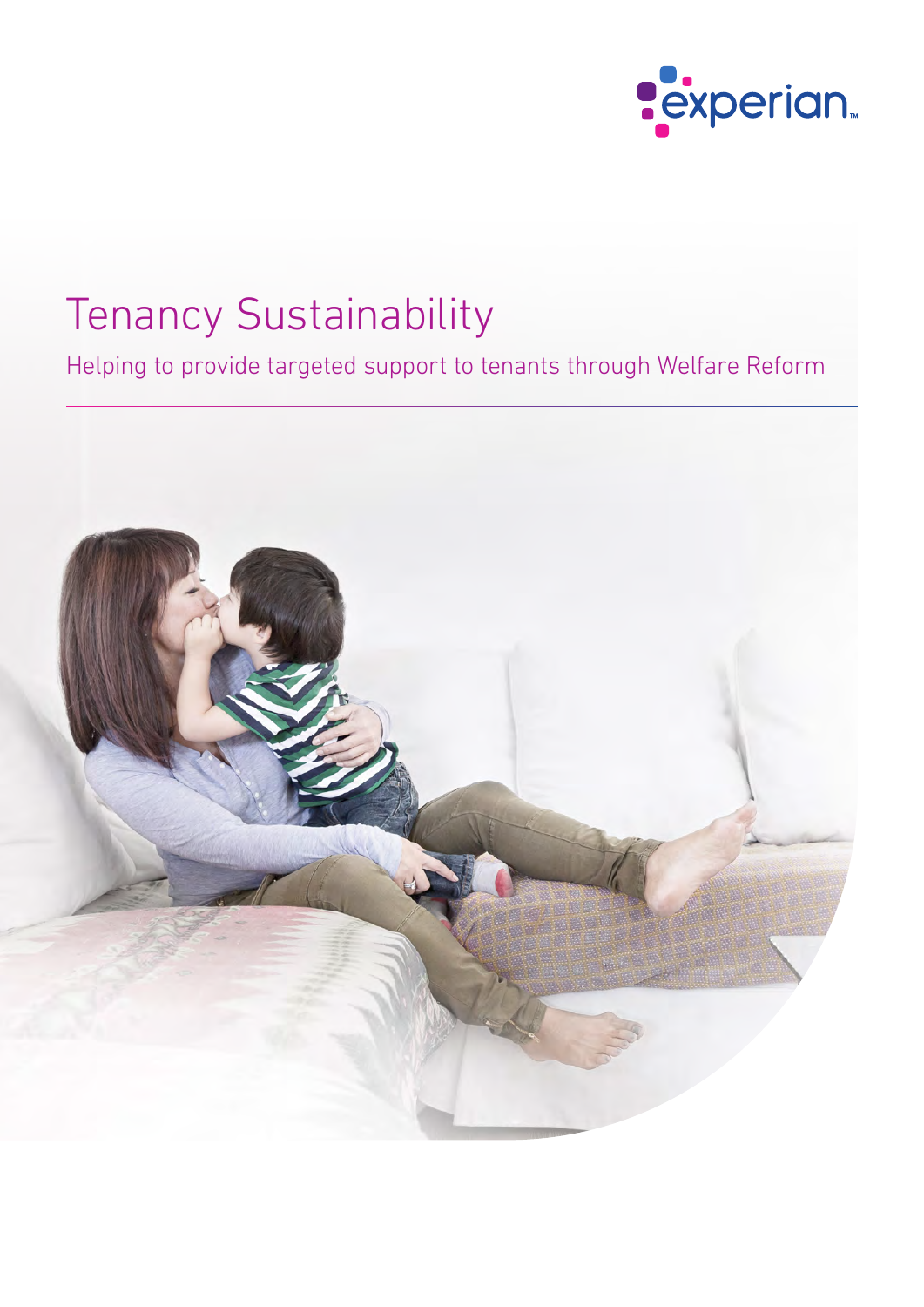## The welfare reform challenge

Under Welfare Reform, changes to the UK's benefit system have led to increased pressure on social housing organisations, who are concerned that tenants financial wellbeing will be negatively impacted, and they will be unable to pay their rent on time. Understanding the potential financial vulnerability of their tenants and identifying who may be most affected by Welfare Reform can enable social housing providers to take appropriate actions, target their resources and support tenants through the change and to manage the impact.

The introduction of Universal Credit, which replaces many existing benefits, began in April 2013 and the roll out will continue until 2021. Many organisations are concerned that the move to direct payments could have a negative impact on their tenants, through potential difficulties in managing cash flow, and therefore their business, through non/irregular-payment of rent.

Following conversations with the sector, Experian has developed a solution to help social organisations tackle debt concerns which already impact them, such as tenants' arrears, even before the introduction of Universal Credit. The Tenancy Sustainability solution runs alongside The Rental Exchange, providing comprehensive data from multiple unique sources, which can help social landlords to build a picture of the financial status of their tenants.

This will enable more efficient and effective support of tenants, families and households most likely to be affected by Welfare Reform and particularly the transition to Universal Credit.

"Furthermore, Rental Exchange membership helps tenants prove their identity, which may help them to access basic banking services more easily.

In a recent study, the additional verification provided through The Rental Exchange helped to increase the volume of tenants who had two or more items of verification from 67% to 94%. This may make it easier for tenants to pay on time through the introduction of automated payments."

Statistics from research conducted by Experian, September 2016, using a sample of 20 organisations, representing circa 650,000 records.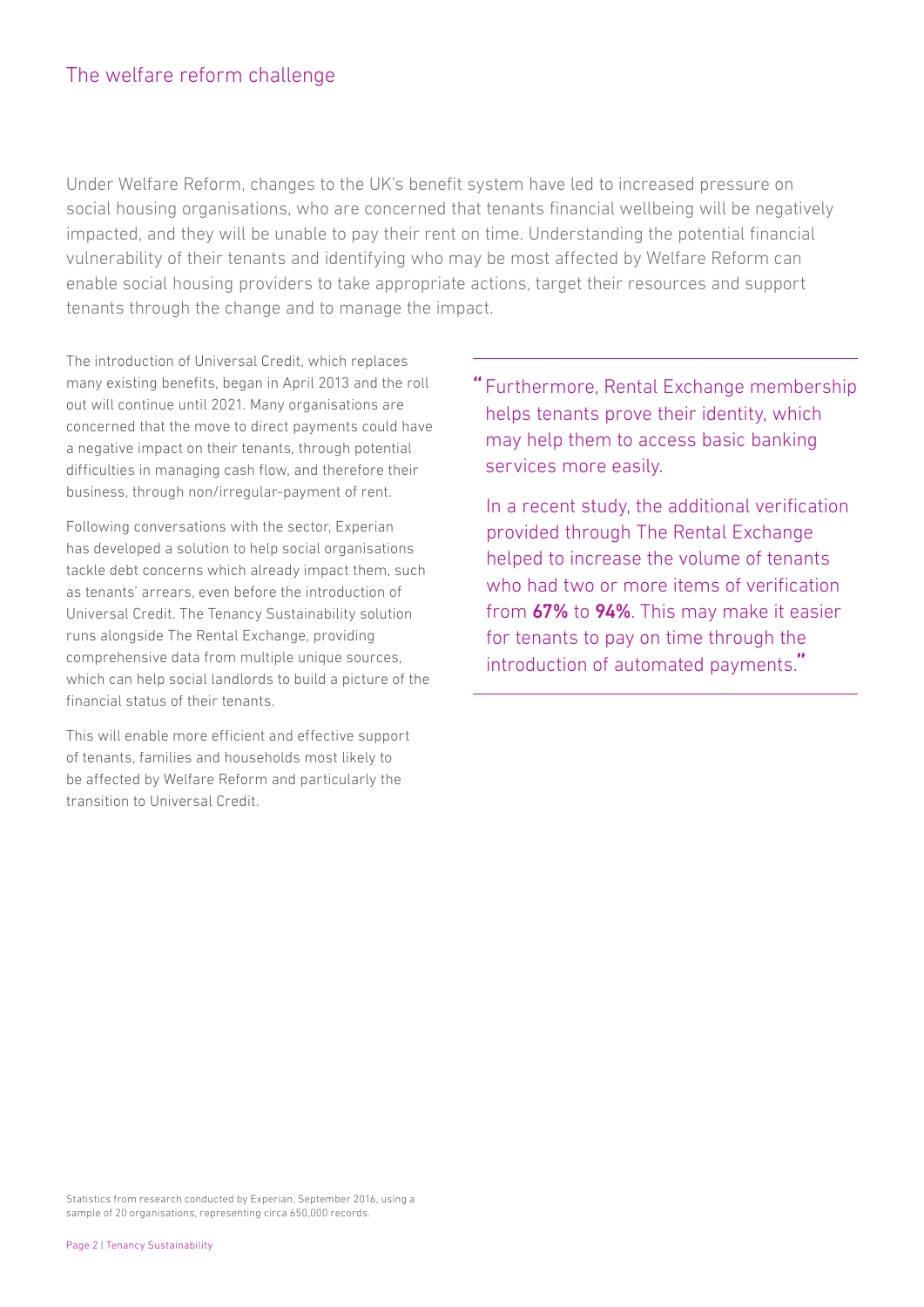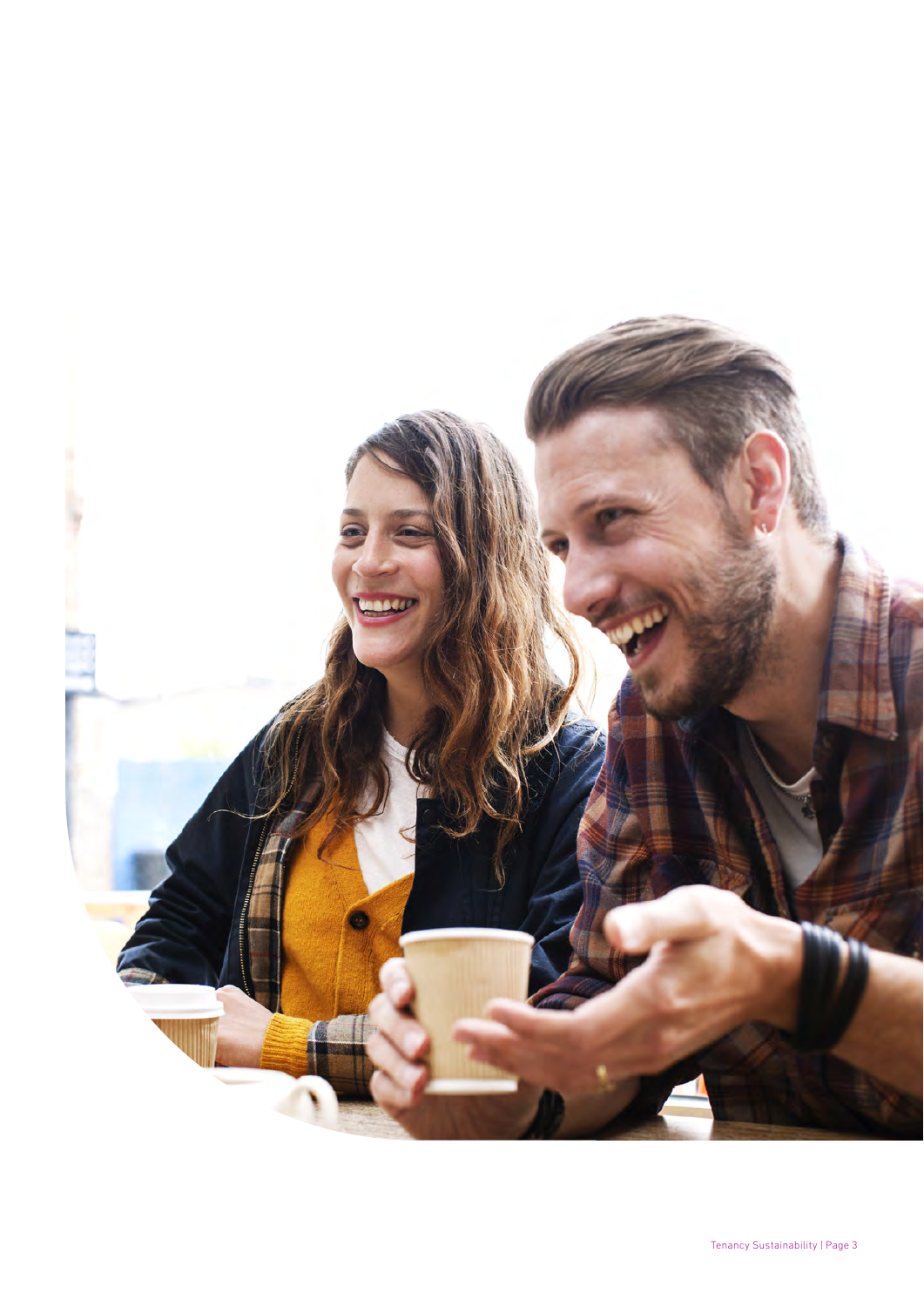Tenancy Sustainability is uniquely available through Experian, to Rental Exchange members, and is a solution that provides access to a wealth of data held on tenants, from sources including The Rental Exchange, CAIS and public record information.

Combined, this data helps to build a clearer view of a tenant's financial well-being, to help identify those who may currently be in financial stress or are at risk of falling behind on payment in future, as well as highlighting the tenant's ability to open a bank, building society or credit union account; so they can receive and send automated payments.

**Identify tenants that appear to be in financial stress.** So that you can offer supportive budgeting advice and financial education packages to help those individuals get back in control or stay on top of their finances.

" 22% of tenants are either struggling with stretched finances (14%) or in current financial stress (8%), including **average** rent arrears of £523."

### **Identify tenants in financial situations that indicate that they are at risk of falling behind on repayments in the future.**

Having a predicative indicator that can track changes in a tenant's financial profile can enable you to help tenants gain control over their finances, ensuring their tenancy with you can be sustained over a longer term without the relationship deteriorating. Analysis of this information over time can also provide learning for Housing Associations to apply elsewhere.

" 84% of associations believe rent arrears will directly increase due to welfare changes. The average increase expected is **51%** which, if replicated across the sector, would mean an additional £245m of arrears."

#### **Identify tenants that may be financially excluded (without a credit footprint).**

These tenants may have difficulty opening an account that can receive and deliver automated payments. Identifying this group will enable you to work with them to help them gain access to an account in readiness for the roll out of Universal Credit, so that payments can be received and rent paid more easily.

Understanding which tenants are yet to register on the Electoral Roll or have no existing credit agreements can highlight those tenants most at risk of doorstep lenders and poor credit practices, as well as those who would struggle to access online services such as gov.verify.

" More than 15% of Local Authority tenants and 13% of Housing Association tenants do not have a bank account, and so would be unable to pay their rent by Direct Debit."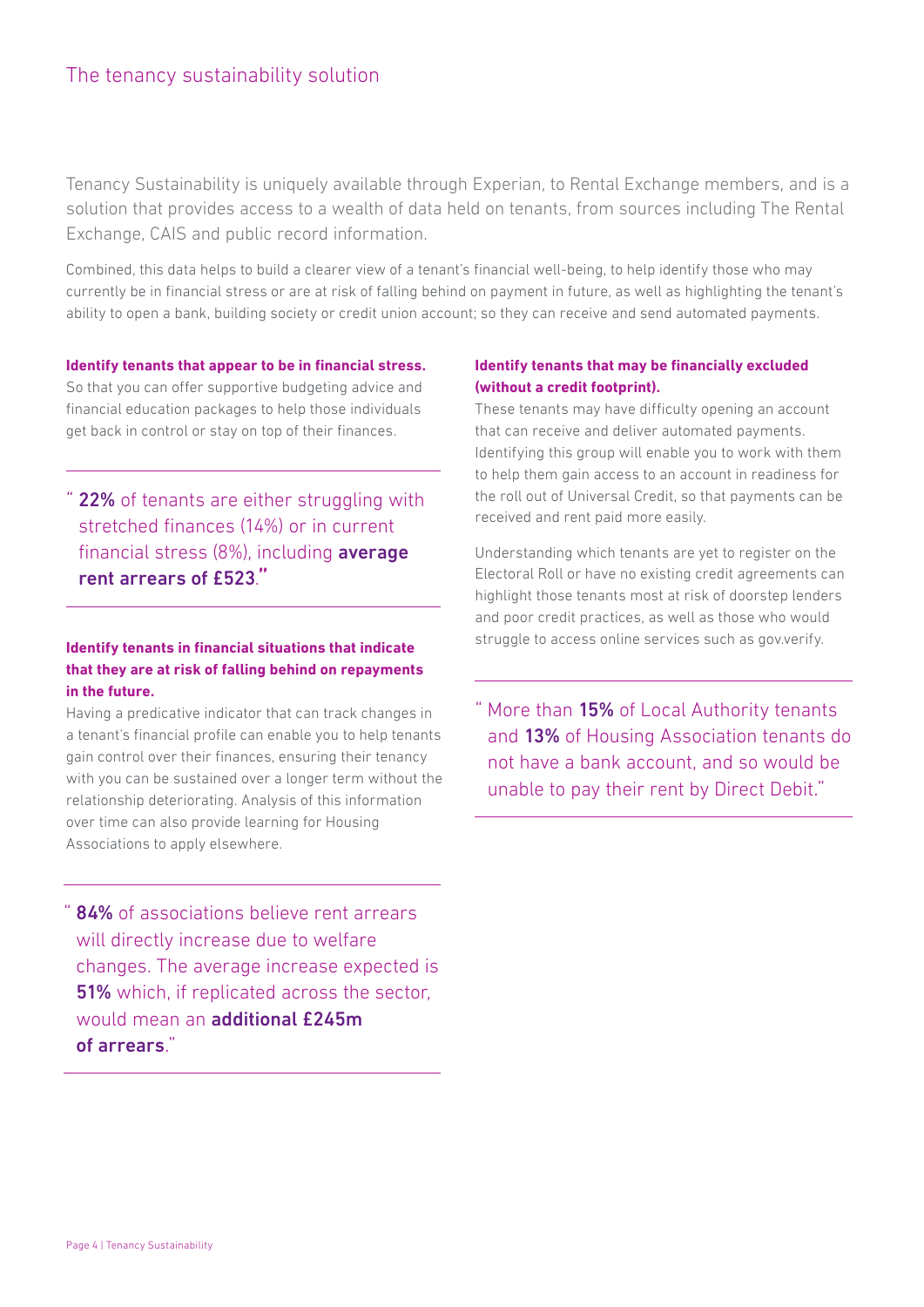Credit Account Information Sharing (CAIS) is a unique database which holds information on over 490 million credit accounts. It includes information such as an individual's credit limit, default dates and current outstanding balances. Information is provided by virtually every major consumer lending organisation in the UK. It was the first system of its kind and is now by far the largest source of information about consumers' credit histories in the UK.

Experian operates CAIS on behalf of its members. The members who 'manage' the scheme make the rules governing how CAIS operates. These two bodies are the CAIS User Group and the Steering Committee on Reciprocity (SCOR).

CAIS operates under strict rules of reciprocity which Experian have worked with SCOR to grant access to and use of by social landlords whom share data with the Rental Exchange. Therefore, members are entitled to access information that is directly equivalent to the level of information that they supply.

To find out more, go to:

www.experian.co.uk/consumer-information/what-is-cais.html

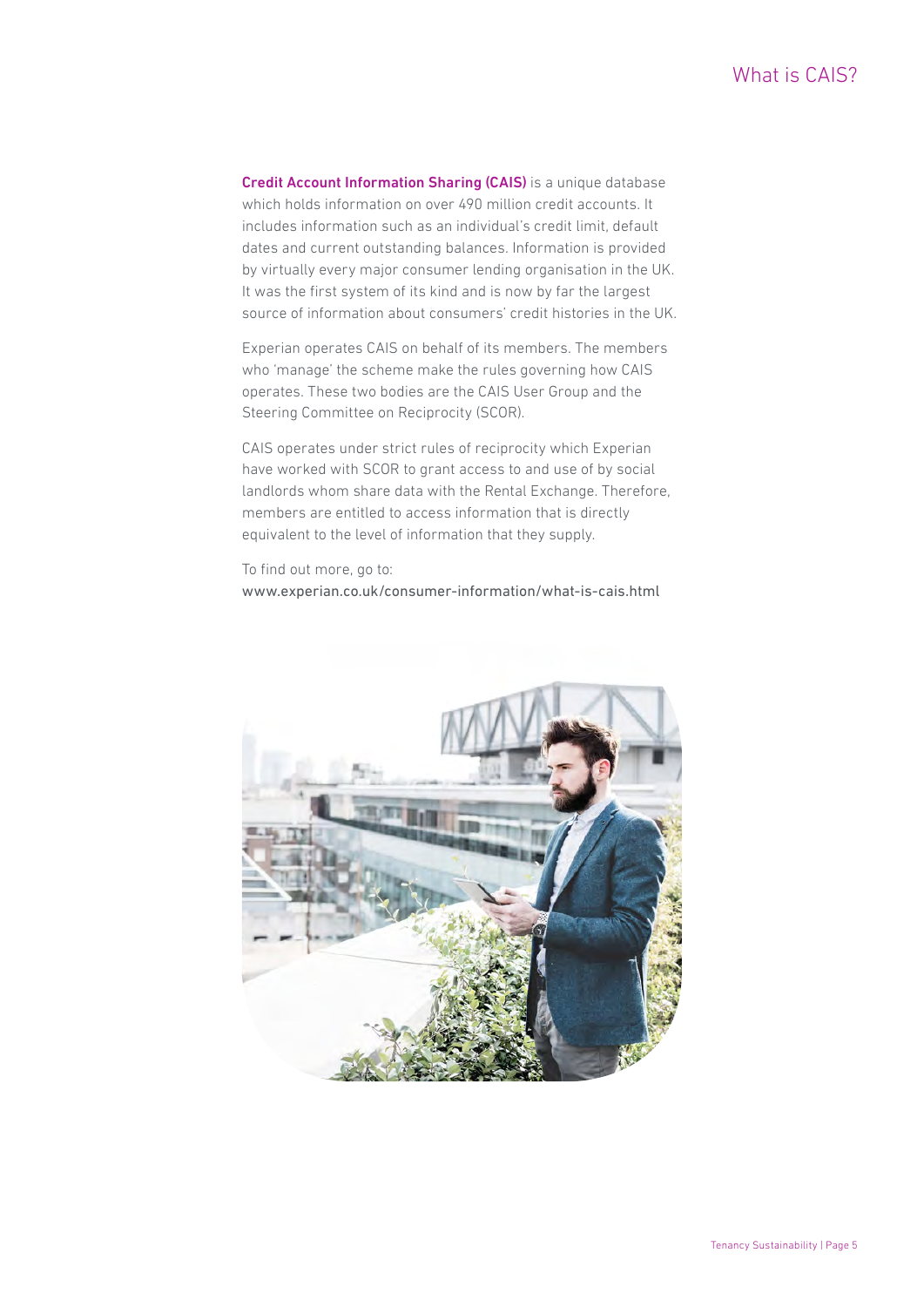## Implementing tenancy sustainability



For further information please contact your Experian account manager, or email: cavan.doyle@experian.com, Experian's Rental Exchange product manager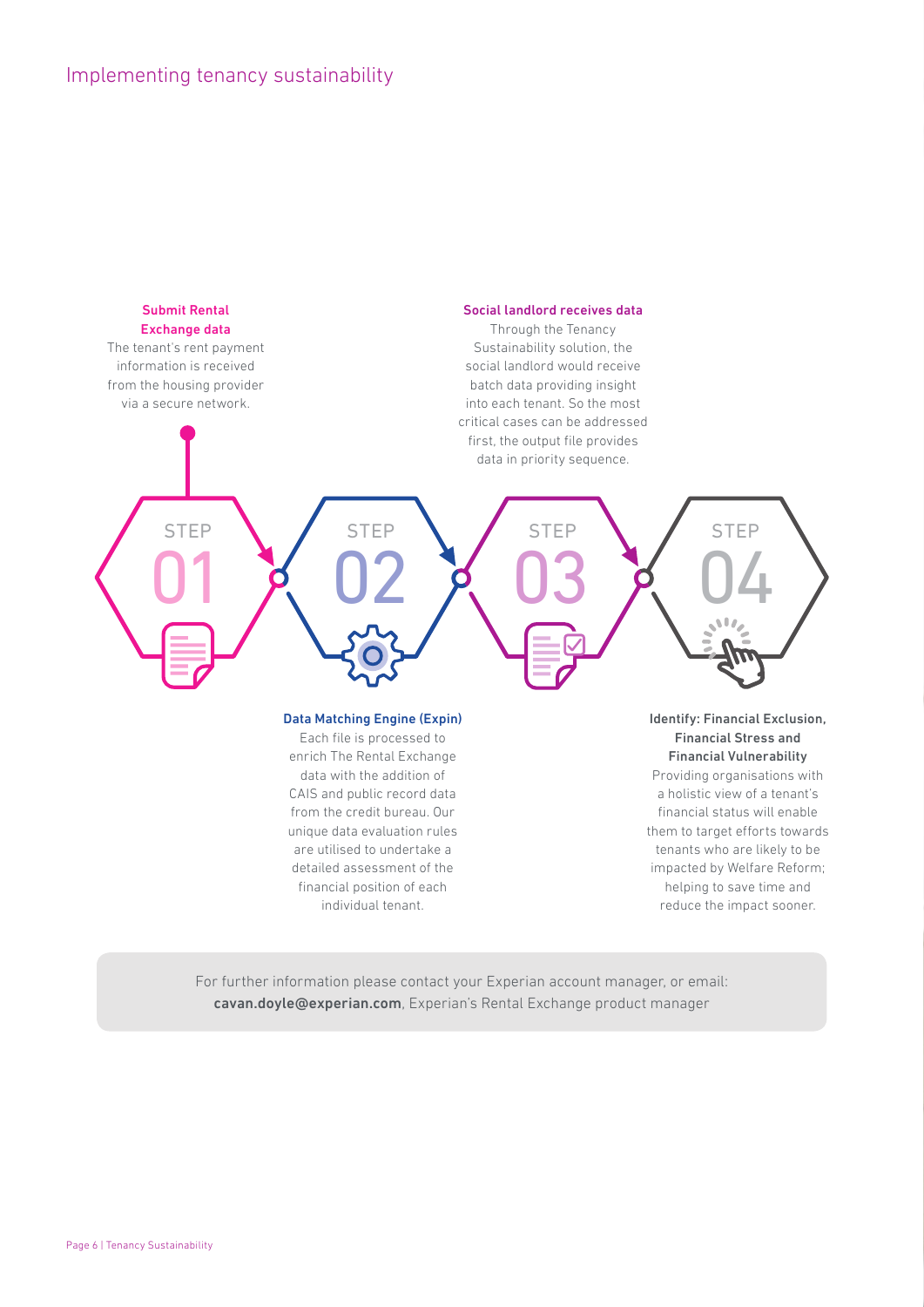# More about the Rental Exchange

Big Issue Invest (the social investment arm of the Big Issue Group) has partnered with Experian to tackle the financial, digital and social exclusion challenges faced by rental tenants in the UK compared to homeowners. By observing rental payment data in the same way we view mortgage payment data, we can unlock a range of benefits for tenants, housing providers and credit providers.

The Rental Exchange incorporates a tenant's payment history in their credit file in a secure and compliant way, with no cost to either the housing provider or tenant.

For more information, please visit www.experian.co.uk/rentalexchange